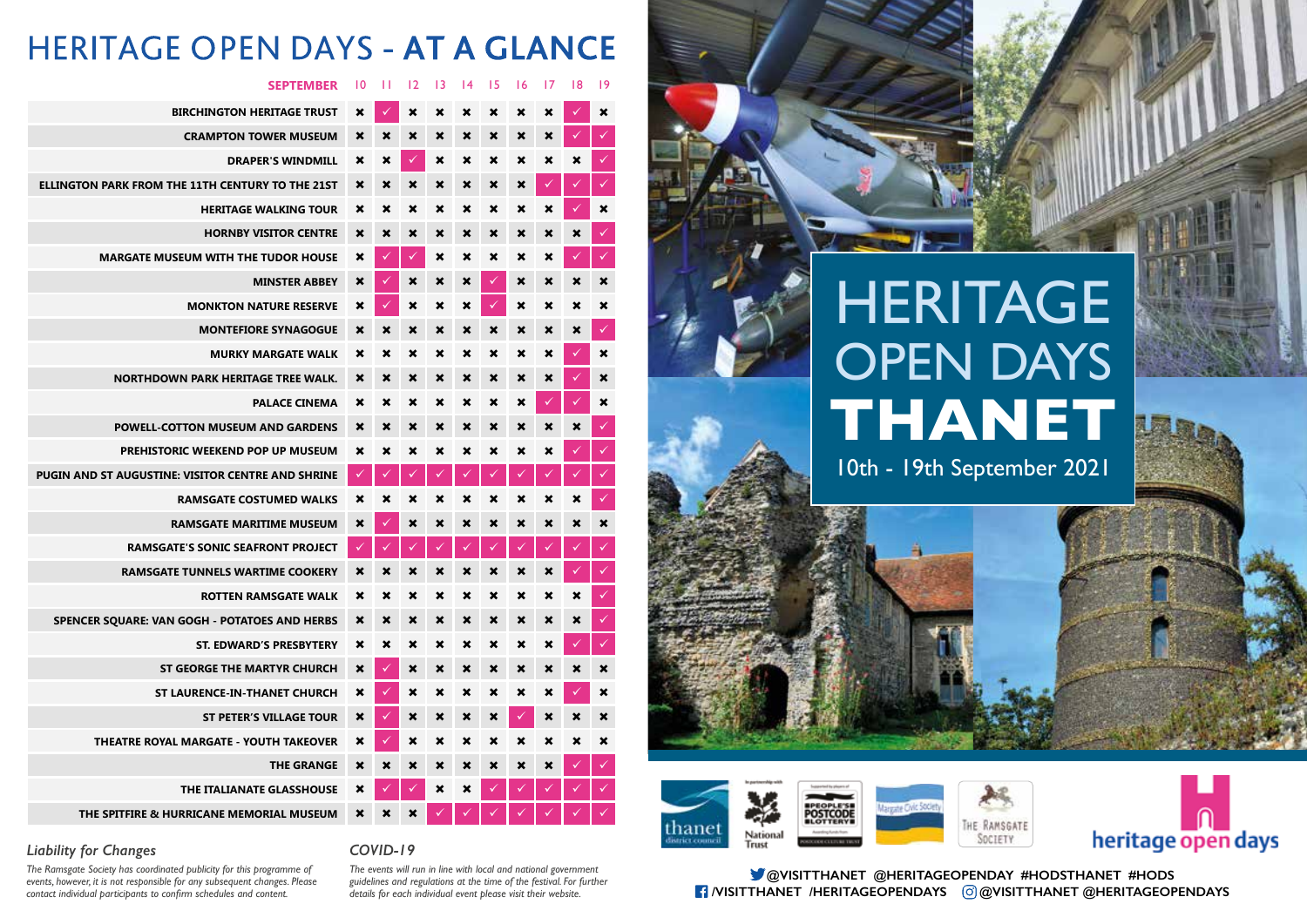## Welcome to **Heritage Open Days in Thanet**

**Friday 10th – Sunday 19th September**

The Ramsgate Society, with support from Thanet District Council, has curated this guide to Heritage Open Days in Margate, Broadstairs, Ramsgate and our villages, to showcase an exciting programme of free events, celebrating our fantastic local history, architecture and culture.

Share your heritage adventures with us at:

**Twitter @VisitThanet Instagram @VisitThanet www.facebook.com/visitthanet** #HODsThanet

#### **www.visitthanet.co.uk/heritageopendays**

## **THEME FOR 2021**

heritage open days

The country-wide theme for 2021 is **"Edible England"**. From woodland foraging to factory floor, forgotten recipes to regional delicacies, the festival participants have been asked to explore the past, present and future of our culinary heritage and culture.

**Heritage Open Days is the country's largest heritage festival with around 5,000 events, over 40,000 volunteers and more than three million visitors taking part. Celebrating local history, architecture and culture, the ten-day event offers everyone the chance to see hidden places and experience something new- all of which are completely free to explore.**

Heritage Open Days operates as part of the National Trust with funding from players of People's Postcode Lottery. Established in 1994, it is England's contribution to the European Heritage Days, which are held annually in September in 50 signatory states to the European Cultural Convention.

For more information and to find out about events across England: **www.heritageopendays.org.uk** 

#### **@HERITAGEOPENDAY #HODS | HERITAGEOPENDAYS © @HERITAGEOPENDAYS**

### **Thank you to our Partners**

**We hope you enjoy exploring our unique coastal towns and villages during Heritage Open Days. We are very lucky to have a range of passionate and enthusiastic partners across Margate, Broadstairs, Ramsgate and our villages. A heartfelt thank you must go to all our local interest groups and societies, attractions involved and all the volunteers who make Heritage Open Days a massive success for Thanet.** 

#### **WIDER THANET**



*Monkton Nature Reserve*

#### **MONKTON NATURE RESERVE**

Canterbury Road CT12 4LH Tel : 01843 822666 Email: contact@monkton-reserve.org **www.monkton-reserve.org Saturday 11th,10:30am – 2.30pm**

**Wednesday 15th, 6.30pm – 7.30pm** 

Thanet's premier inland nature reserve and home of Thanet Observatories. 16 acres of diverse wildlife habitats with two wildlife ponds, 26 species of butterfly, eight species of rare orchids, and a variety of new adventure trails.

The session on Wednesday 15th celebrates Heritage Open Day's 'Edible England' theme. The reserve is teaming with Wild Classroom to teach you outdoor cooking using locally grown ingredients.

*Toilets and accessible parking on site.* 

#### **POWELL-COTTON MUSEUM**

Quex Park, Park Lane, Birchington CT7 0BH Tel : 01843 842168 Email: enquiries@powell-cottonmuseum.org **www.powell-cottonmuseum.org**

#### **Sunday 19th, 10am – 5pm**

The museum and gardens are undergoing significant change. Join us for a completely free open day and speak to our team to find out more about how they are working towards a more inclusive future for our audiences. Tours will be available as follows:

**11am** – 'Colonial Critters' project tour with Rachel, Curator of Natural History

**12 noon** – Introducing the 'Sunshine Project' in Quex Gardens with Sue, Head Gardener

**2pm** – 'Ethiopian Display – A Re-imagining Case Study' with Inbal, Head of Collections and Engagement

The day includes full access to Quex House & Gardens and The Powell-Cotton Museum.

*Generally accessible for the disabled and less mobile, toilet and parking facilities, on-site cafe and picnic area.*

#### **PREHISTORIC WEEKEND WITH THANET PREHISTORY POP UP MUSEUM**

The Antoinette Centre, Quex Park, Birchington, CT70BH Tel: 07941 972069 enquiries: Ges Moody, Chair of Trustees **www.birchingtonheritage.org.uk** 

#### **Saturday 18th, 10am – 4pm**

**Sunday 19th, 10am – 4pm** 

Pop up museum is free to enter with no booking required. Optional paid workshops can be booked from the website.

Thanet's local archaeologists are hosting a display of ancient artefacts and hands-on finds handling activities that tell the story of Thanet from the old Stone Age to the Iron Age. Free tea and coffee.

In addition, optional hands-on expert hosted workshops on stone age flint knapping, foraging and food preparation skills are available for a fee. Many more details and booking via the website.

*Fully accessible, on-site parking , cafe options, picnic area, toilets.*

#### **BIRCHINGTON HERITAGE TRUST**

Birchington Library, 17 Alpha Road CT7 9EG Tel: 03000 41 31 31

**www.birchingtonheritage.org.uk** 

**Saturday 11th, 9.30am – 12.30pm**

**Saturday 18th, 9.30am – 12.30pm**

Extensive display of village heritage with many local vintage photographs. An extensive local history research resource with 150 files available.

#### **THE SPITFIRE & HURRICANE MEMORIAL MUSEUM**

Manston Rd, Ramsgate, CT12 5DF Tel: 01843 82 1940 Email: enquiries@spitfiremuseum.org.uk, **www.spitfiremuseum.org.uk**

#### **Tuesday 13th – Sunday 19th, 10am-4pm**

The Museum commemorates those who served in defence of this country in WW2 through displaying the aircraft and objects they used as well as telling their stories. Central to the display are the iconic Spitfire Mk XVI and Hurricane Mk II. Entry to the museum is free of charge.

As an optional extra, visitors can even experience what it is like to fly the famous fighter. Take control of the iconic aircraft with a 10-minute simulated Spitfire flight from London City Airport to Heathrow, with the opportunity to try some aerobatics en route! There is a charge for the simulator sessions. Flights will be sold on a first-come-firstserved walk-in basis for this week only.

*Large car park, café on site and accessible toilets.*